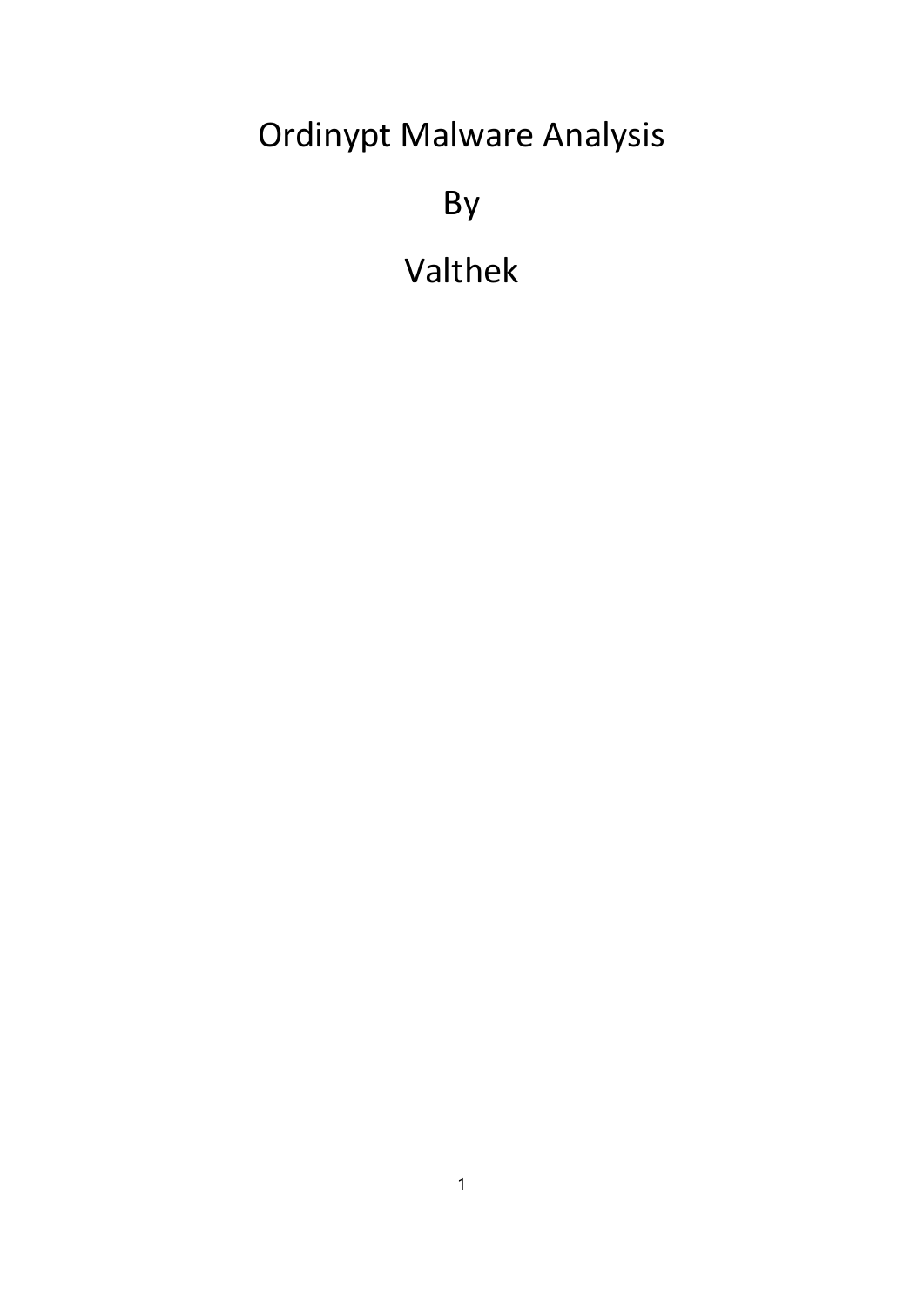The last days appear a new ransomware called "Ordinypt" that targets German users. This report talks about this malware and the reversing session to discover the truth about this malware.

Ordinypt appears be a ransomware, but is a wiper. As you will see the malware requests money for recover the files but the files are destroyed without any chance to recover it from the malware creators.

So, lets start talking about this sample.

The sample with hash "**3ba3272977dfe0d1a0c48ef6cb9a06b2**" will be the sample used for this analysis.

### I. LOOKING THE MALWARE

The first action is look if the malware is packed or not. I use Exelnfo but you can use PeID or another tool.



ExeInfo told us that is packed with MPRESS 2.12, so we can use some tool as the program said us or try unpack manually.

Lets unpack it manually to learn about this packer.

Looking the sections we can found this: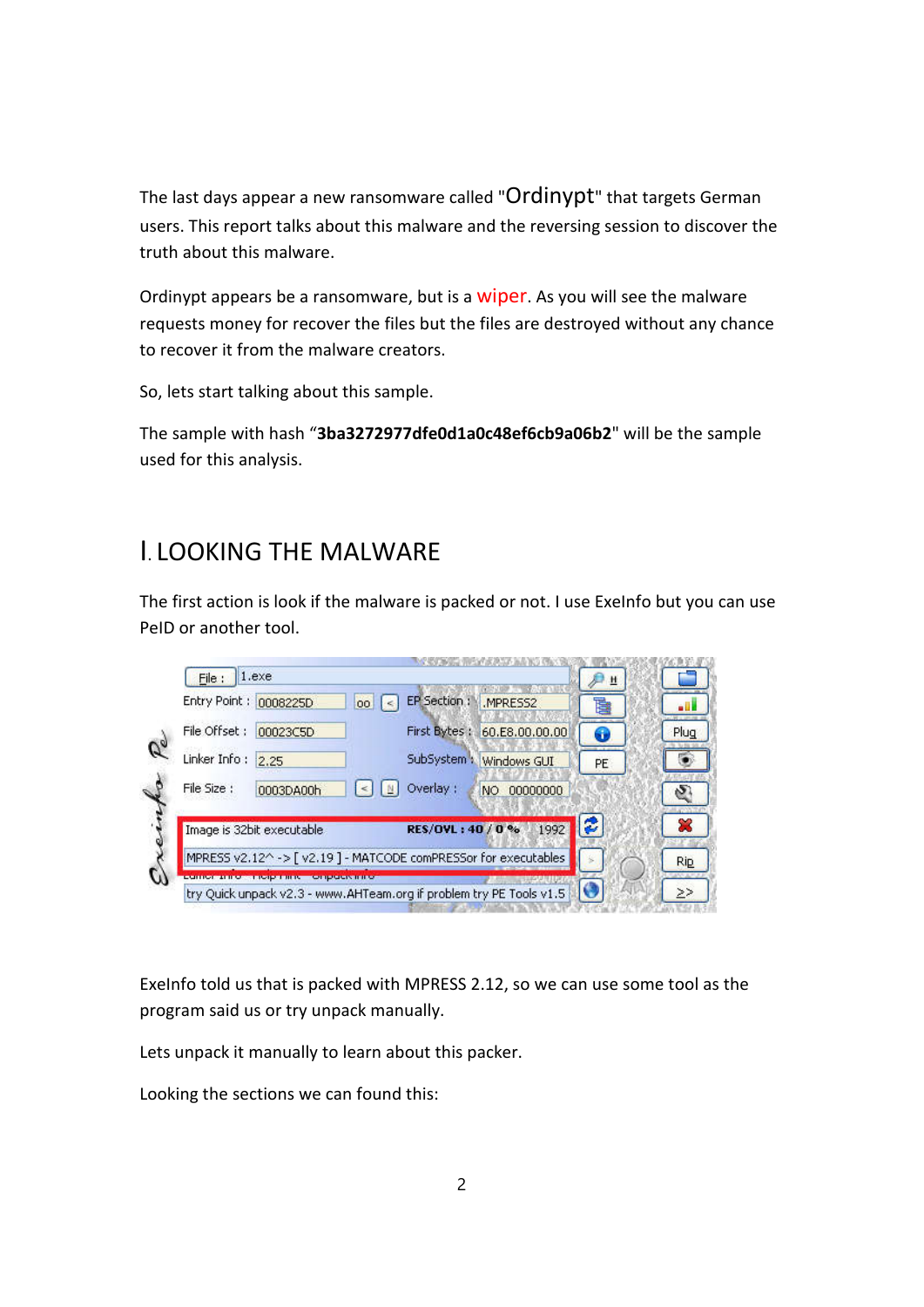|                                         |                                  |                                  |                                  |                                         | <b>A.d.</b> Sections viewer: [1.exe] 3 sections - alignment: 1000h |                               |                                                                                        |                                                                                      |           |
|-----------------------------------------|----------------------------------|----------------------------------|----------------------------------|-----------------------------------------|--------------------------------------------------------------------|-------------------------------|----------------------------------------------------------------------------------------|--------------------------------------------------------------------------------------|-----------|
| Nr                                      | Virtual                          | Virtual                          | RAW D                            | RAW size                                | Flags                                                              | <b>Name</b>                   | First bytes (hex)                                                                      | First Ascii 20h                                                                      | sect. Sta |
| 01<br>02e<br>$03$ rs                    | 00001000<br>00082000<br>00083000 | 00081000<br>00000DF0<br>000190CC | 00000200<br>00023A00<br>00024800 | 00023800<br>00000E00<br>00019200        | E00000E0<br>E00000E0<br>C0000040                                   | .MPRESS1<br>.MPRESS2<br>.rsrc | 81 00 21 36 02 00 20 04 00<br>18 21 08 00 00 00 00 00 00<br>00 00 00 00 BB 0C 61 4B 00 | $!6\square$ $\square$ $\square$ $\square$<br>$1\square$<br>$\Box$<br>$\Box$ aK<br>口… |           |
|                                         |                                  |                                  |                                  |                                         |                                                                    |                               |                                                                                        |                                                                                      |           |
| $\left\langle \cdot \right\rangle$<br>Ŵ |                                  | Section status:                  |                                  |                                         |                                                                    | Шt<br>Section size :          | All sections size :                                                                    | Cave                                                                                 | S-Stat    |
| Clip                                    | 03<br>-> RAW decimal size :      | Executable                       | Readable                         | 102912 bytes = $100,50$ kb = 0.10 MB <- | Writable                                                           | 100.5 KB                      | 246.5 KB                                                                               |                                                                                      | Close     |

The first one section called ".MPRESS1" have a size of 142KB, the second one called ".MPRESS2" have 3.5KB and the last one 100.5KB.

The last one don't have the Executable flag, so its not have the Entry Point to the program (its have the resources of the binary). ExeInfo said us the EntryPoint is at the offset in memory "0x8225D", so, looking the sections we discover that the entry point is in the second section.

Lets open in Olly the binary.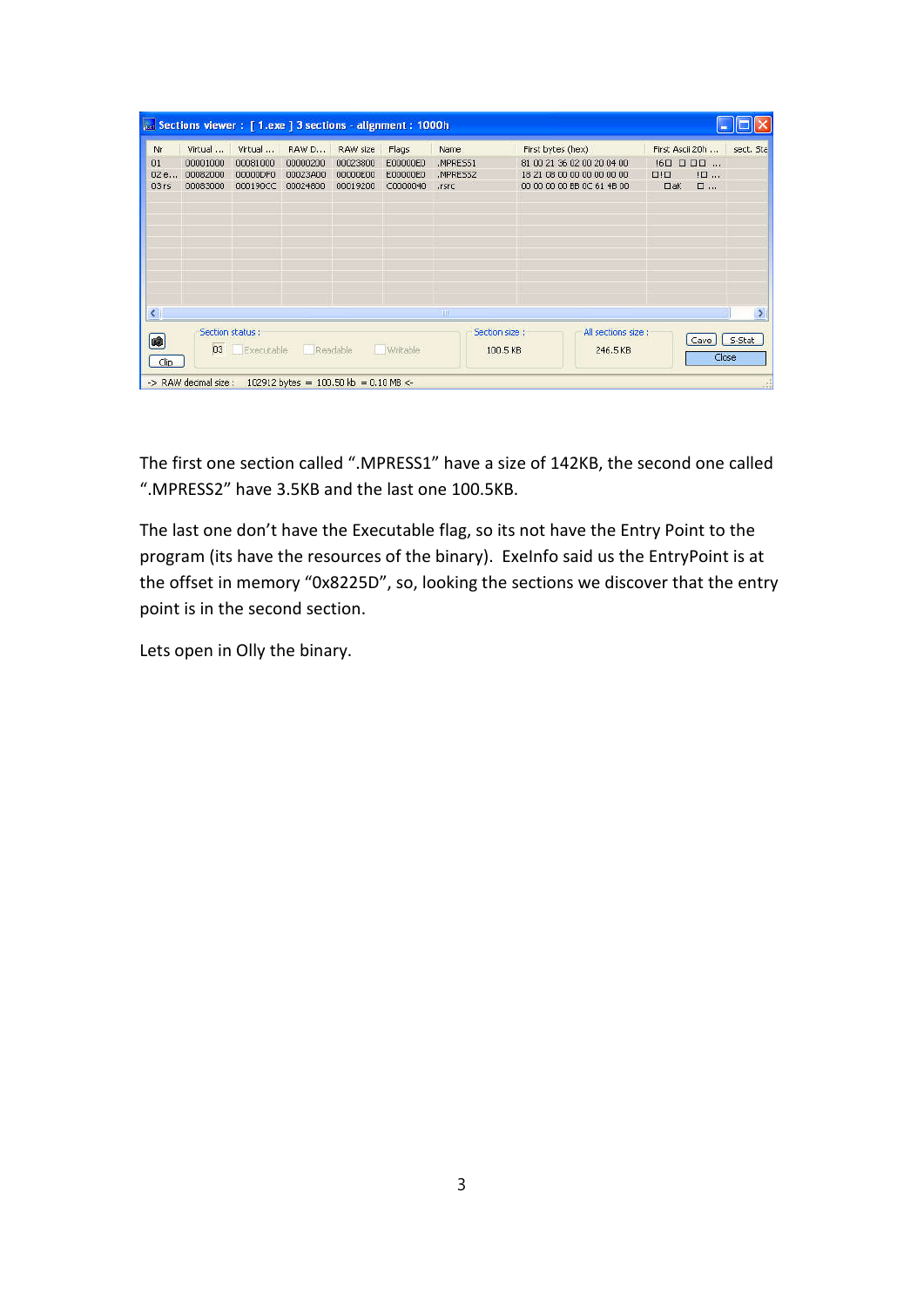| File<br>View | Debug<br>Options<br>Plugins | <b>Window</b> | Help                                         |
|--------------|-----------------------------|---------------|----------------------------------------------|
| Paused       | 44  X  <br>ш                | ₹.<br>٠H      | Н<br>ᅰ<br> E[M T[W H C]/ K B R .<br>→il<br>ь |
| Address      | <b>Hex dump</b>             | Disassembly   |                                              |
| 0048225D     | 60                          | pushad        |                                              |
| 0048225E     | 00000000<br>E8              | call          | 00482263                                     |
| 00482263     | 58                          | pop           | eax                                          |
| 00482264     | 05 5A0B0000                 | add           | eax, OB5A                                    |
| 00482269     | <b>8B30</b>                 | mov           | esi, [eax]                                   |
| 0048226B     | 03F 0                       | add           | esi, eax                                     |
| 0048226D     | <b>2BC0</b>                 | sub           | eax, eax                                     |
| 0048226F     | 8BFE                        | mov           | edi, esi                                     |
| 00482271     | 66:AD                       | lods          | word ptr [esi]                               |
| 00482273     | C1E0<br>80                  | shl           | eax, OC                                      |
| 00482276     | <b>8BC8</b>                 | mov           | ecx, eax                                     |
| 00482278     | 50                          | push          | eax                                          |
| 00482279     | AD                          | lods          | dword ptr [esi]                              |
| 0048227A     | <b>2BC8</b>                 | sub           | ecx, eax                                     |
| 00482270     | 03F1                        | add           | esi, ecx                                     |
| 0048227E     | <b>8BC8</b>                 | mov           | ecx, eax                                     |
| 00482280     | 57                          | push          | edi                                          |
| 00482281     | 51                          | push          | ecx                                          |
| 00482282     | 49                          | dec.          | ecx                                          |
| 00482283     | 8A4439 06                   | mov           | al, [ecx+edi+6]                              |
| 00482287     | 880431                      | mov           | [ecx+esi], al                                |

We are in the second section, so, lets start debugging all this code. After debugging all this packer code finally arrive to the offset 0x455b30:

| Address      | <b>Hex dump</b> | Disassemblu |                | Comment                                 |
|--------------|-----------------|-------------|----------------|-----------------------------------------|
| 00455B30     | 55              | push        | ebp            |                                         |
| 00455B31     | 8BEC            | mov         | ebp, esp       |                                         |
| 00455B33     | 83C4 FO         | add         | esp, -10       |                                         |
| 00455B36     | B8 50594500     | mou         | eax, 00455950  |                                         |
| 00455B3B     | E8 9805FBFF     | call        | 004060D8       |                                         |
| 00455B40     | 68 A45B4500     | push        | 00455BA4       | ASCII "HSDFSD-HFSD-3241-91E7-ASDGSDGHH" |
| 00455B45     | 6A FF           | push        | $-1$           |                                         |
| 00455B47     | 6A 00           | push        | ß              |                                         |
| 00455B49     | E8 8A07FBFF     | call        | 004062D8       |                                         |
| 00455B4E     | 85C 0           | test        | eax, eax       |                                         |
| 00455B50     | 75 85           | jnz         | short 00455B57 |                                         |
| 00455852     | E8 5D70FBFF     | call        | 0040CBB4       |                                         |
| 00455B57     | E8 4C08FBFF     | call        | 004063A8       | imp to ntdll.RtlGetLastWin32Error       |
| 00455B5C     | 3D B7000000     | <b>CMD</b>  | eax, 0B7       |                                         |
| $00455B61$ . | 74 3B           | je          | short 00455B9E |                                         |
| 00455B63     | A1 C46F4500     | mov         | eax, [456FC4]  |                                         |
| 00455B68     | <b>8B00</b>     | mov         | eax, [eax]     |                                         |
| 00455B6A     | E8 A15DFFFF     | call        | 0044B910       |                                         |
| 00455B6F     | 8B0D A0704500   | mou         | ecx, [4570A0]  | 1.00458BD0                              |

This point is the beginning of malware. The tricks that you can use to debug the packer without any problem and quickly are:

⦁ Use hardware breakpoints to avoid loops. With this packer you can use normal breakpoints but is useful learn to use hardware instead the normal ones because some programs can use his own code to unpack, make a key, or whatever think. A normal breakpoint puts a byte for the opcode "int3" 0xCC in the memory that you want break, so this memory is altered and this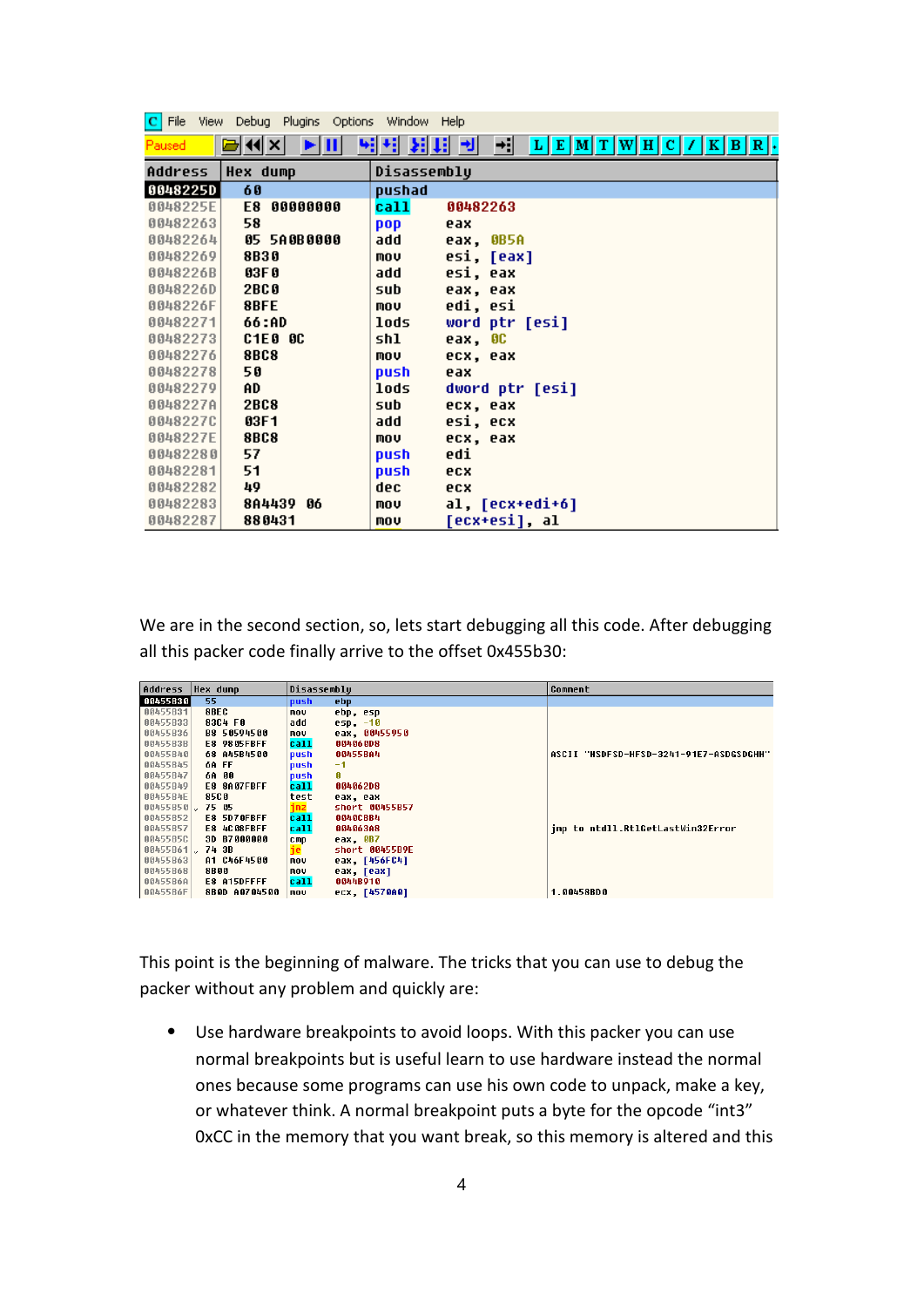programs can detect or have a wrong operation.

- ⦁ Look the jumps to keep all tracks under your control and put hardware breakpoints in the addresses that finish some loops.
- ⦁ The packer use a lot of time calls to the next instruction following the call so is easy keep the track.
- ⦁ The packer gets some exports from kernel32.dll as DeleteCriticalSection, etc. You can put a bp in GetModuleHandleA or GetProcAddress to help you.
- ⦁ Finally the packer uses a jmp to reach the original binary unpacked in memory.

So, with the malware unpacked in memory lets dump it to debugging, in the offset 0x455B30 use the plugin of OllyDump (or another one that makes the same) but remember uncheck the rebuild imports option.

Now we have a binary with 628KB but its have a problem, the IAT is corrupted, so lets fix it with ImportREC.

| Attach to an Active Process                                                                                             |  |  |  |  |  |  |  |
|-------------------------------------------------------------------------------------------------------------------------|--|--|--|--|--|--|--|
| c:\documents and settings\<br>\desktop\1.exe (00000220)                                                                 |  |  |  |  |  |  |  |
| <b>Imported Functions Found</b>                                                                                         |  |  |  |  |  |  |  |
| ⊞- kernel32.dll FThunk:00059118 NbFunc:2A (decimal:42) valid:YES                                                        |  |  |  |  |  |  |  |
| 由- user32.dll FThunk:000591C4 NbFunc:4 (decimal:4) valid:YES                                                            |  |  |  |  |  |  |  |
| 由- advapi32.dll FThunk:000591D8 NbFunc:3 (decimal:3) valid:YES                                                          |  |  |  |  |  |  |  |
| 由- oleaut32.dll FThunk:000591E8 NbFunc:3 (decimal:3) valid:YES                                                          |  |  |  |  |  |  |  |
| 由- kernel32.dll FThunk:000591F8 NbFunc:4 (decimal:4) valid:YES                                                          |  |  |  |  |  |  |  |
| 由- advapi32.dll FThunk:0005920C NbFunc:3 (decimal:3) valid:YES                                                          |  |  |  |  |  |  |  |
| 由- kernel32.dll FThunk:0005921C NbFunc:45 (decimal:69) valid:YES                                                        |  |  |  |  |  |  |  |
| 由- version.dll FThunk:00059334 NbFunc:3 (decimal:3) valid:YES                                                           |  |  |  |  |  |  |  |
| 由- qdi32.dll FThunk:00059344 NbFunc:36 (decimal:54) valid:YES                                                           |  |  |  |  |  |  |  |
| Log                                                                                                                     |  |  |  |  |  |  |  |
| Fixing a dumped file                                                                                                    |  |  |  |  |  |  |  |
| D (decimal:13) module(s)                                                                                                |  |  |  |  |  |  |  |
| 173 (decimal:371) imported function(s).                                                                                 |  |  |  |  |  |  |  |
| *** New section added successfully. RVA:0009D000 SIZE:00002000<br>Image Import Descriptor size: 104; Total length: 1A6E |  |  |  |  |  |  |  |
| C:\Documents and Settings\ <b>_it__</b> \Desktop\0_.exe saved successfully.                                             |  |  |  |  |  |  |  |
|                                                                                                                         |  |  |  |  |  |  |  |
| <b>IAT</b> Infos needed<br>New Import Infos (IID+ASCII+LOADER)                                                          |  |  |  |  |  |  |  |
| 00055B30<br>IAT AutoSearch<br><b>OEP</b><br>RVA 00000000<br>Size 00001A6E                                               |  |  |  |  |  |  |  |
| 00059114<br>100000604<br>Size<br>RVA.<br>Add new section                                                                |  |  |  |  |  |  |  |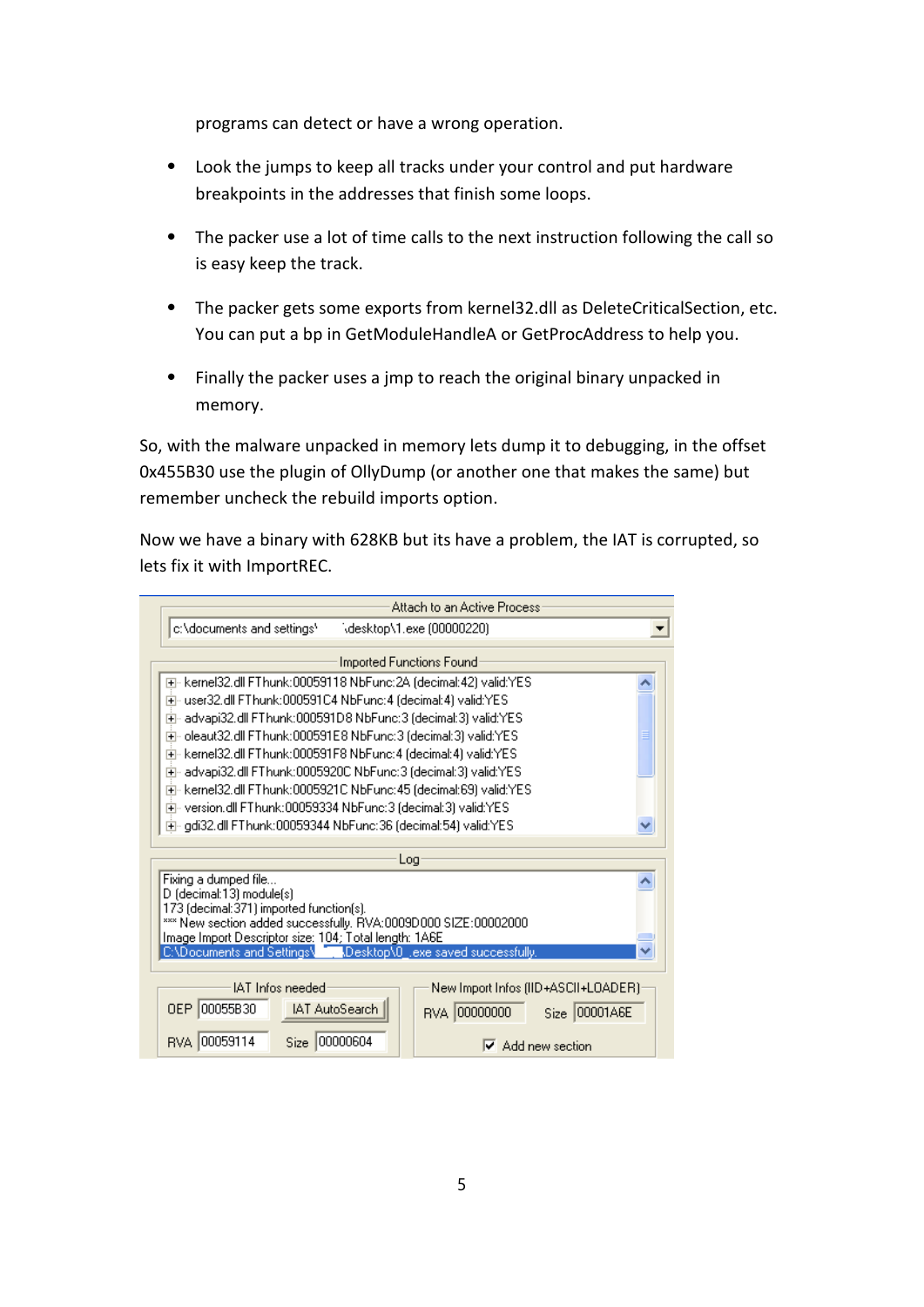Fix the dump, and finally gets the malware with a size of 632KB (or 636KB) and with the IAT fixed and ready to run without any packer.

The sections names remains as the name of the packer but don't care about it.

Now lets open the malware using IDA to discover that this wiper is writed in Delphi 7.

| .MPRESS1:00455B30             |                                                                          |                                                                                                                          |  |  |  |  |  |  |
|-------------------------------|--------------------------------------------------------------------------|--------------------------------------------------------------------------------------------------------------------------|--|--|--|--|--|--|
|                               |                                                                          |                                                                                                                          |  |  |  |  |  |  |
| .MPRESS1:00455B30             |                                                                          |                                                                                                                          |  |  |  |  |  |  |
|                               | .MPRESS1:00455B30 : Attributes: libraru function noreturn bp-based frame |                                                                                                                          |  |  |  |  |  |  |
| .MPRESS1:00455B30             |                                                                          |                                                                                                                          |  |  |  |  |  |  |
| .MPRESS1:00455B30             | public start                                                             |                                                                                                                          |  |  |  |  |  |  |
| .MPRESS1:00455B30 start       | proc near                                                                | : CODE XREF: .MPRESS1:1oc 455CE711                                                                                       |  |  |  |  |  |  |
| .MPRESS1:00455B30             | push                                                                     | ebp                                                                                                                      |  |  |  |  |  |  |
| .MPRESS1:00455B31             | nov                                                                      | ebp, esp                                                                                                                 |  |  |  |  |  |  |
| .MPRESS1:00455B33             | add                                                                      | esp, OFFFFFFF0h                                                                                                          |  |  |  |  |  |  |
| .MPRESS1:00455B36             | nov                                                                      | eax. offset dword 455950                                                                                                 |  |  |  |  |  |  |
| .MPRESS1:00455B3B             | call                                                                     | @Sysinit@@InitExe\$qqrpv; Sysinit:: linkproc InitExe(void *)                                                             |  |  |  |  |  |  |
| .MPRESS1:00455B40             | push                                                                     | offset aHsdfsdHfsd3241 : "HSDFSD-HFSD-3241-91E7-ASDGSDGHH"                                                               |  |  |  |  |  |  |
| .MPRESS1:00455B45             | push                                                                     | <b>OFFFFFFFFFh</b><br>: int                                                                                              |  |  |  |  |  |  |
| .MPRESS1:00455B47             | push                                                                     | ; 1pMutexAttributes<br>ø                                                                                                 |  |  |  |  |  |  |
| .MPRESS1:00455B49             | call                                                                     | unknown libname 103 : BDS 2005-2007 and Delphi6-7 Visual Component Libraru                                               |  |  |  |  |  |  |
| .MPRESS1:00455B4E             | test                                                                     | eax, eax                                                                                                                 |  |  |  |  |  |  |
| .MPRESS1:00455B50             | inz                                                                      | short loc 455B57                                                                                                         |  |  |  |  |  |  |
| .MPRESS1:00455B52             | call                                                                     | @Sysutils@RaiseLastOSError\$qqrv ; Sysutils::RaiseLastOSError(void)                                                      |  |  |  |  |  |  |
| .MPRESS1:00455B57             |                                                                          |                                                                                                                          |  |  |  |  |  |  |
| .MPRESS1:00455B57 loc 455B57: |                                                                          | ; CODE XREF: start+207j                                                                                                  |  |  |  |  |  |  |
| .MPRESS1:00455B57             | call                                                                     | i GetLastError                                                                                                           |  |  |  |  |  |  |
| .MPRESS1:00455B5C             | cmp                                                                      | eax, OB7h                                                                                                                |  |  |  |  |  |  |
| .MPRESS1:00455B61             | jz.                                                                      | short loc 455B9E                                                                                                         |  |  |  |  |  |  |
| .MPRESS1:00455B63             | nov                                                                      | eax, off 456FC4                                                                                                          |  |  |  |  |  |  |
| .MPRESS1:00455B68             | nov                                                                      | eax, [eax]                                                                                                               |  |  |  |  |  |  |
| .MPRESS1:00455B6A             | call                                                                     | <b>Sub 448918</b>                                                                                                        |  |  |  |  |  |  |
| .MPRESS1:00455B6F             | nov                                                                      | ecx, off 4570A0                                                                                                          |  |  |  |  |  |  |
| .MPRESS1:00455B75             | nov                                                                      | eax, off 456FC4                                                                                                          |  |  |  |  |  |  |
| .MPRESS1:00455B7A             | nov                                                                      | eax, [eax]                                                                                                               |  |  |  |  |  |  |
| .MPRESS1:00455B7C             | nov                                                                      | edx, off 44CEB0                                                                                                          |  |  |  |  |  |  |
| .MPRESS1:00455B82             | call                                                                     | GForms@TApplication@CreateForm\$qqrp17Sustem@TMetaClasspu ; Forms::TApplication::CreateForm(Sustem::TMetaClass *.void *) |  |  |  |  |  |  |
| .MPRESS1:00455B87             | <b>ROV</b>                                                               | eax, off 456FC4                                                                                                          |  |  |  |  |  |  |
|                               |                                                                          |                                                                                                                          |  |  |  |  |  |  |

IDA can help us with Delphi but is better use "Interactive Delphi Reconstructor", so lets open too the malware in this program and wait that its analyze all the code.

When its finish select the option "Tools->Map Generator" or "Tools->IDC Generator". In my case I use a map file, and with the plugin in Olly of "Load Map" I load this map file to apply all info in the debugging session that Olly will save in the UDD file for later if I needed.

The malware payload remains in the unit1.pas file in the code, so, lets start debugging to reach the function called " Unit2.InitUnits". In this function the code called a register in a big loop, we need wait that enters in the function called "Unit1.Initialization" that is the function that starts the malware code. The anothers calls belongs to Delphi starting his own libraries and units.

| 00404040 | C705 14804500 | <b>MOV</b> | dword ptr [458014], < Unit2.RaiseExcep Unit2.@StartExe       |  |
|----------|---------------|------------|--------------------------------------------------------------|--|
| 00404040 | C705 18804500 | mov        | dword ptr [458018]. < Unit2.Rt1Unwind>imp to ntdl1.Rt1Unwind |  |
| 00404054 | A3 3C864500   | <b>MOV</b> | [45863C], eax                                                |  |
| 00404059 | 33CO          | xor        | eax, eax                                                     |  |
| 0040405B | A3 40864500   | mov        | [458640], eax                                                |  |
| 00404060 | 8915 44864500 | mou        | $[458644]$ , edx                                             |  |
| 00404066 | 8B42 04       | mov        | eax. [edx+4]                                                 |  |
| 00404069 | A3 2C804500   | <b>MOV</b> | [45802C], eax                                                |  |
| 0040406E | E8 C5FEFFFF   | call       | < Unit2.SetExceptionHandler>                                 |  |
| 00404073 | C605 34804500 | <b>MOV</b> | byte ptr [458034] 0                                          |  |
| 0040407A | E8 61FFFFFF   | call       | < Unit2.InitUnits>                                           |  |

Finally we reached in the function that starts the malware in the offset "0x455194".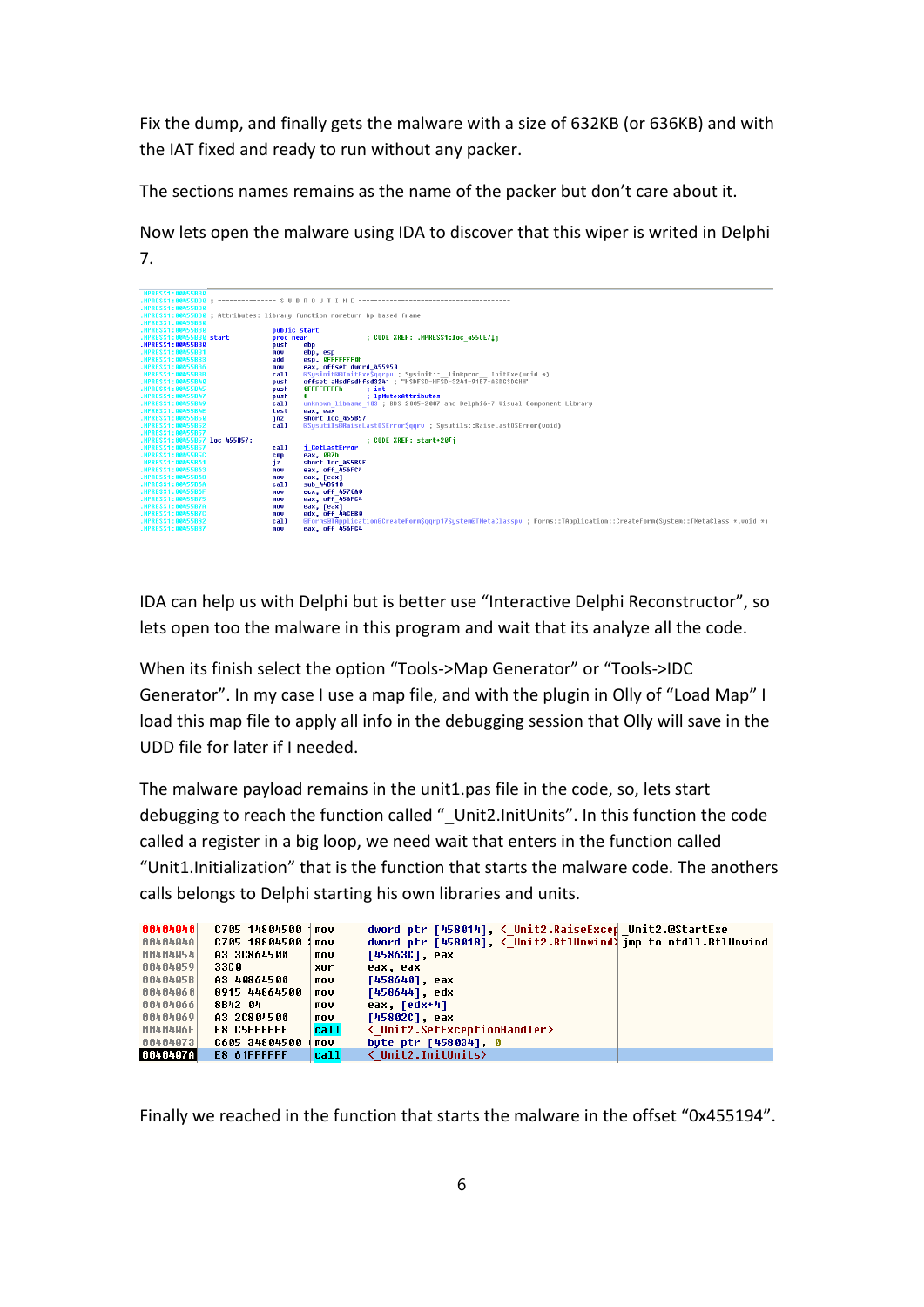| 53.                  | push | ebx                                              | Unit1.Initialization     |
|----------------------|------|--------------------------------------------------|--------------------------|
| 56                   | push | esi                                              |                          |
| 57                   | push | edi                                              |                          |
| <b>BB 048B4500</b>   | mov  | ebx. 00458BD4                                    |                          |
| <b>BE DC8B4500</b>   | mov  | esi, 00458BDC                                    |                          |
| BF E48B4500          | mou  | edi, 00458BE4                                    |                          |
| 832D BC8C4500        | sub  | dword ptr [458CBC] 1                             |                          |
| <b>OF83 90050000</b> | inb. | 00455743                                         |                          |
| 6A 00                | push | g                                                |                          |
| A1 C46F4500          | mov  | eax, [456FC4]                                    |                          |
| 8B 00                | mov  | eax, [eax]                                       |                          |
| 8B40 30              | mov  | eax, [eax+30]                                    |                          |
| 50                   | push | eax                                              |                          |
| <b>E8 7B19FBFF</b>   | call | <b><windows.showwindow></windows.showwindow></b> | imp to user32.ShowWindow |
| 57                   | push | edi                                              |                          |
| 8BCE                 | mov  | ecx, esi                                         |                          |
| 8BD3                 | mov  | edx, ebx                                         |                          |
| B8 50574500          | mov  | eax, 00455750                                    | ASCII "A:"               |
| E8 587EFFFF          | call | <b><unit1.sub 0044d02c=""></unit1.sub></b>       |                          |

The first action of the malware is check if have free space the disk of all logic units starting from "A:" to "Z:" using the API "GetDiskFreeSpaceExA".

In the case that some unit exists its will save a in a global var the free space of this unit.

After this the malware access to the units starting from "C:\" to "P:\".

Starting with "C:\" the malware concats the string of the unit with "\\*" to search for all files and directories in this unit.

| 898D A4FEFFFF      | nou         | $[ebp-150]$ , ecx          |            |  | FAX 8812FF18     |                                      |
|--------------------|-------------|----------------------------|------------|--|------------------|--------------------------------------|
| <b>8BF2</b>        | nov         | esi. edx                   |            |  |                  | ECX 0044D33C ASCII "\*"              |
| <b>8BD8</b>        | nov         | ebx, eax                   |            |  |                  | EDX 00455888 ASCII "C:\"             |
| 8D85 A8FEFFFF      | lea         | eax, [ebp-158]             |            |  |                  | EBX 00455888 ASCII "C:\"             |
| 8B15 78714888      | nou         | edx, [407178]              | 0.00407170 |  | ESP 0012FDF4     |                                      |
| E8 907AFBFF        | call        | < Unit2.@InitializeRecord> |            |  | FBP 0012FF6C     |                                      |
| 33CO               | xor         | eax, eax                   |            |  |                  | ESI 0044D364 <0 .Unit1.sub 0044D364> |
| 55.                | push        | ebp                        |            |  |                  | EDI 00458BE4 0 .00458BE4             |
| 68 26034400        | <b>bush</b> | 0044D326                   |            |  |                  | EIP 0044D217 0 .0044D217             |
| 64.FF30            | push        | dword ptr fs:[eax]         |            |  |                  |                                      |
| 64:8920            | nou         | fs:[eax], esp              |            |  |                  | C 0 ES 0023 32bit 0(FFFFFFFF)        |
| 8D85 A4FEFFFF      | lea         | eax, [ebp-15C]             |            |  |                  | P 1 CS 001B 32bit 0(FFFFFFFFF)       |
| <b>B9 3CD34400</b> | nov         | ecx. 0044D33C              | ASCII "\*" |  |                  | A 0 SS 0023 32bit 0(FFFFFFFFF)       |
| <b>SBD3</b>        | nov         | edx. ebx                   |            |  |                  | DS 0023 32bit 0(FFFFFFFF)            |
| E8 E873FBFF        | call        | < Unit2.@LStrCat3>         |            |  |                  | S 0 FS 003B 32bit 7FFDD000(FFF)      |
| 8B85 A4FEFFFF      | nou         | eax, [ebp-15C]             |            |  | T 0 GS 0000 NULL |                                      |

The malware starts looking using "FindFirst" from the SysUtils library of Delphi and FindNext. For each file or directory founded, its checks the name with "." and ".." to avoid get the actual directory or the previous one.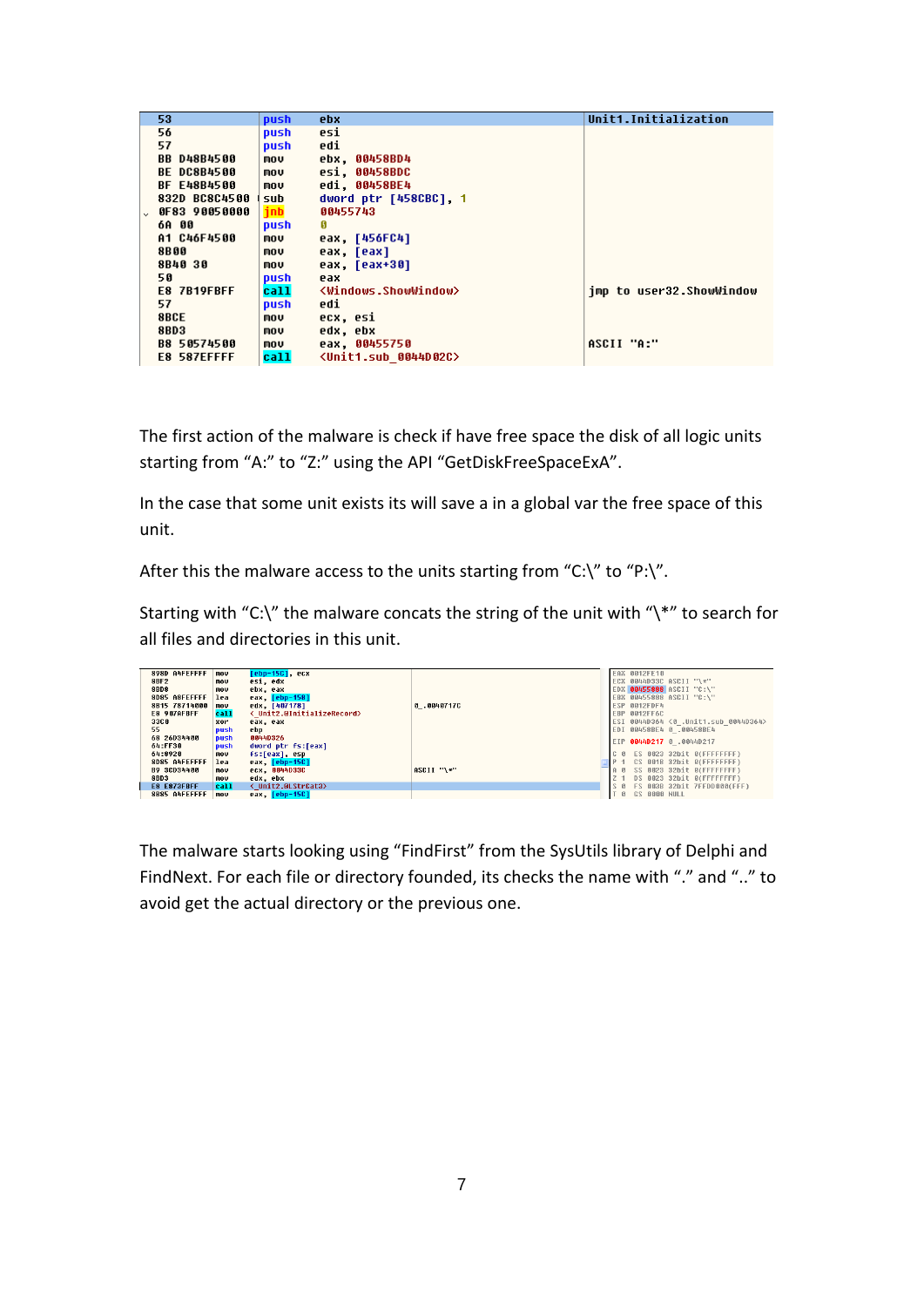| <b>33CO</b>          | xor  | eax, eax                       |          |
|----------------------|------|--------------------------------|----------|
| 55.                  | push | ebp                            |          |
| 68 F0D24400          | push | 0044D2F0                       |          |
| 64:FF30              | push | dword ptr fs:[eax]             |          |
| 64:8920              | mov  | fs:[eax], esp                  |          |
| <b>F685 BOFEFFFF</b> | test | byte ptr [ebp-150], 10         |          |
| 74 4F                | je   | short 0044D2A0                 |          |
| 8B85 B4FEFFFF        | mov  | eax, [ebp-14C]                 |          |
| BA 48D34400          | mov  | edx, 0044D348                  |          |
| <b>E8 A374FBFF</b>   | call | <b>&lt; Unit2.@LStrCmp&gt;</b> |          |
| 74 61                | je   | short 0044D2C4                 |          |
| 8B85 B4FEFFFF        | nov  | eax, [ebp-14C]                 |          |
| BA 54034400          | mou  | edx 0044D354                   | ASCII "" |
| <b>E8 9174FBFF</b>   | call | <b>&lt; Unit2.@LStrCmp&gt;</b> |          |

Its checks if it is a directory or not, and if it is, call the same function in a recursive way to enter in all subfolders in all tree of directories of the unit.

If its found a file checks that the file not is in some folders black listed. To make this the malware uses the function "ExtractFileDir" of the SysUtils library.

The black list of the folders it is:

- ⦁ windows
- ⦁ Windows
- ⦁ program files
- ⦁ Program Files
- ⦁ Program Files (x86)
- ⦁ Programme
- ⦁ Programme (x86)
- ⦁ program files (x86)
- ⦁ programme
- ⦁ programme (x86)
- ⦁ programdata

The malware have a bug here. Its try avoid destroy the windows directory, but only checks for two strings and not check if the windows folder have the name all in caps (WINDOWS). So, sometimes the windows folder can be affected.

The malware checks the filename using the function "ExtractFileName" of the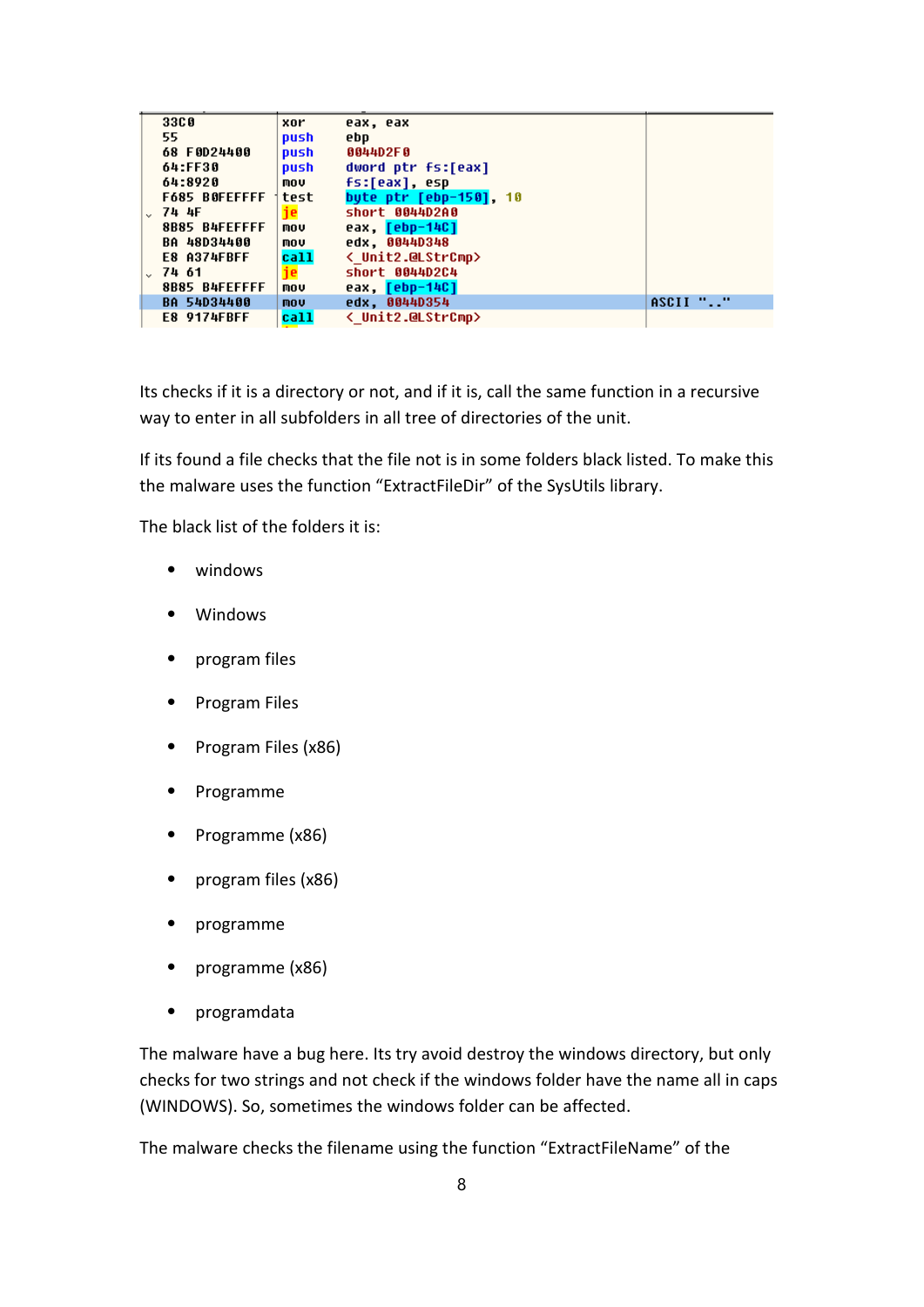SysUtils library to check that the file not is the ransom note with the german name "Wo\_sind\_meine\_Datein.html".

| call | <susutils.extractfiledir></susutils.extractfiledir>   |                                    |
|------|-------------------------------------------------------|------------------------------------|
| MOV  | edx, [ebp-3B4]                                        |                                    |
| mov  | eax, 0044EB7C                                         | ASCII "windows"                    |
| ca11 | <b>&lt; Unit2.@LStrPos&gt;</b>                        |                                    |
| MOV  | ebx, eax                                              |                                    |
| lea  | edx. [ebp-3B8]                                        |                                    |
| MOV  | eax. [ebp-41                                          |                                    |
| call | <susutils.extractfiledir></susutils.extractfiledir>   |                                    |
| mov  | edx. [ebp-3B8]                                        |                                    |
| MOV  | eax. 0044EB8C                                         | ASCII "program files"              |
| call | <b>く Unit2.@LStrPos&gt;</b>                           |                                    |
| 0r.  | ebx, eax                                              |                                    |
| lea  | edx, [ebp-3BC]                                        |                                    |
| MOV  | eax, [ebp-4]                                          |                                    |
| call | <susutils.extractfilename></susutils.extractfilename> |                                    |
| mov  | edx. [ebp-3BC]                                        |                                    |
| mou  | eax. 0044EBA4                                         | ASCII "Wo sind meine Dateien.html" |
| call | < Unit2.@LStrPos>                                     |                                    |

If the file remains in some of the black listed list or have the ransom note name the malware avoids this file.

If not its gets the extension of the file using the function "ExtractFileExt" of SysUtils library. After this, its checks the extension with a long list of extensions. If have one of them will destroy the data as I will explain now, if not its avoid this file.

| lea<br>nov<br>call<br>nov<br><b>nov</b><br>call<br><mark>je</mark><br>lea<br><b>nov</b><br>ca11<br><b>MOV</b> | edx, [ebp-3F4]<br>eax, [ebp-4]<br><susutils.extractfileext><br/>eax, [ebp-3F4]<br/>edx, 0044ECD4<br/>← Unit2.@LStrCmp<br/>0044EA1A<br/>edx, [ebp-3F8]<br/>eax, [ebp-4]<br/><susutils.extractfileext><br/>eax, [ebp-3F8]</susutils.extractfileext></susutils.extractfileext> | ASCII ".bmp"                 |                                | EAX 00982344 ASCII ".dll"<br>ECX 00000000<br>EDX 8044ECD4 ASCII ".bmp"<br><b>EBX 00000000</b><br>ESP 0012F474<br>EBP 0012FAC8<br>ESI 0044D364 <0 .Unit1.sub 0044D364><br>EDI 00458BE4 0 .00458BE4<br>EIP 8844D5B7 0 .0044D5B7<br>C 0 ES 0023 32bit 0(FFFFFFFFF) |
|---------------------------------------------------------------------------------------------------------------|-----------------------------------------------------------------------------------------------------------------------------------------------------------------------------------------------------------------------------------------------------------------------------|------------------------------|--------------------------------|-----------------------------------------------------------------------------------------------------------------------------------------------------------------------------------------------------------------------------------------------------------------|
| nou<br>call<br><mark>je</mark><br>lea<br>nov<br>ca11<br>nov<br><b>MOV</b>                                     | edx, 0044ECE4<br>< Unit2.@LStrCmp><br>0044EA1A<br>edx, [ebp-3FC]<br>eax, [ebp-4]<br><susutils.extractfileext><br/>eax, [ebp-3FC]<br/>edx, 0044ECF4</susutils.extractfileext>                                                                                                | ASCII ".BMP"<br>ASCII ".1nk" | $A$ $B$<br>T R<br>$D$ $\theta$ | P 1 CS 001B 32bit 0(FFFFFFFF)<br>SS 0023 32bit 0(FFFFFFFFF)<br>DS 0023 32bit 0(FFFFFFFFF)<br>S 0 FS 003B 32bit 7FFDD000(FFF)<br>GS 0000 NULL<br>0 0 LastErr ERROR PATH NOT FOUND (00000003)                                                                     |
| call                                                                                                          | ← Unit2.@LStrCmp                                                                                                                                                                                                                                                            |                              |                                | EFL 00000246 (NO.NB.E.BE.NS.PE.GE.LE)                                                                                                                                                                                                                           |

The code quality is bad as you can see, because is a copy-paste of the same code or macro extracting each time the extension of the file and compare with the new extension to check.

The list of extensions affected for this is: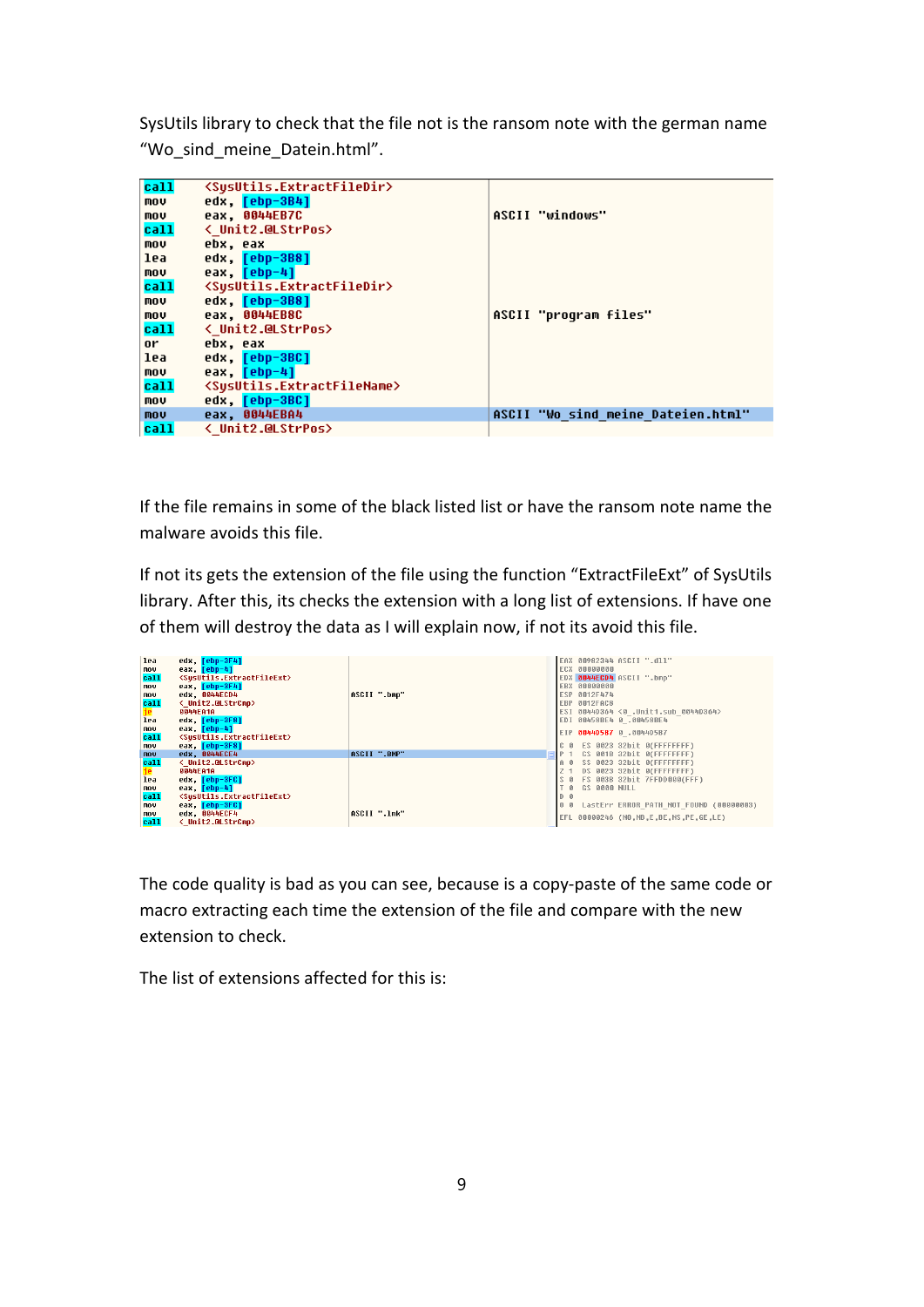| jpg         | mp3         | exe         | <b>ODS</b>  | m3u           | asm         |
|-------------|-------------|-------------|-------------|---------------|-------------|
| <b>JPG</b>  | MP3         | <b>EXE</b>  | ppt         | M3U           | <b>ASM</b>  |
| jpeg        | mov         | msi         | <b>PPTX</b> | backup        | eps         |
| <b>JPEG</b> | <b>MOV</b>  | <b>MSI</b>  | odp         | <b>BACKUP</b> | <b>EPS</b>  |
| bmp         | webm        | txt         | ODP         | back          | ai          |
| <b>BMP</b>  | <b>WEBM</b> | <b>TXT</b>  | xlt         | <b>BACK</b>   | Al          |
| Ink         | ogg         | rtf         | <b>XLT</b>  | cpp           | p12         |
| <b>LNK</b>  | OGG         | <b>RTF</b>  | pwm         | <b>CPP</b>    | P12         |
| gif         | m4p         | doc         | <b>PWM</b>  | psd           | pem         |
| <b>GIF</b>  | M4P         | <b>DOC</b>  | html        | <b>PSD</b>    | PEM         |
| wav         | mpeg        | docx        | <b>HTML</b> | msg           | ppk         |
| <b>WAV</b>  | <b>MPEG</b> | <b>DOCX</b> | <b>CSS</b>  | <b>MSG</b>    | <b>PPK</b>  |
| avi         | mpg         | xls         | <b>CSS</b>  | xml           | <b>CSV</b>  |
| <b>AVI</b>  | <b>MPG</b>  | <b>XLS</b>  | asp         | XML           | <b>CSV</b>  |
| mkv         | 7zip        | xlsx        | ASP         | sqlited       | json        |
| <b>MKV</b>  | 7ZIP        | <b>XLSX</b> | aspx        | bSQL          | <b>JSON</b> |
| pdf         | tif         | dat         | <b>ASPX</b> | <b>ITEDB</b>  | bat         |
| <b>PDF</b>  | TIF         | <b>DAT</b>  | xlm         | sqlite3       | <b>BAT</b>  |
| zip         | tiff        | dbDB        | <b>XLM</b>  | SQLITE3       | ico         |
| <b>ZIP</b>  | <b>TIFF</b> | sql         | js          | pptx          | ICO         |
| rar         | mp4         | SQL         | JS          | docm          | atn         |
| <b>RAR</b>  | MP4         | odt         | tsTS        | <b>DOCM</b>   | <b>ATN</b>  |
| 7z          | iso         | ODT         | java        | xlsm          | svg         |
| 7Z          | <b>ISO</b>  | ods         | <b>JAVA</b> | <b>XLSM</b>   | <b>SVG</b>  |

In case the file have a target extension the malware gets a random value to make a random file name: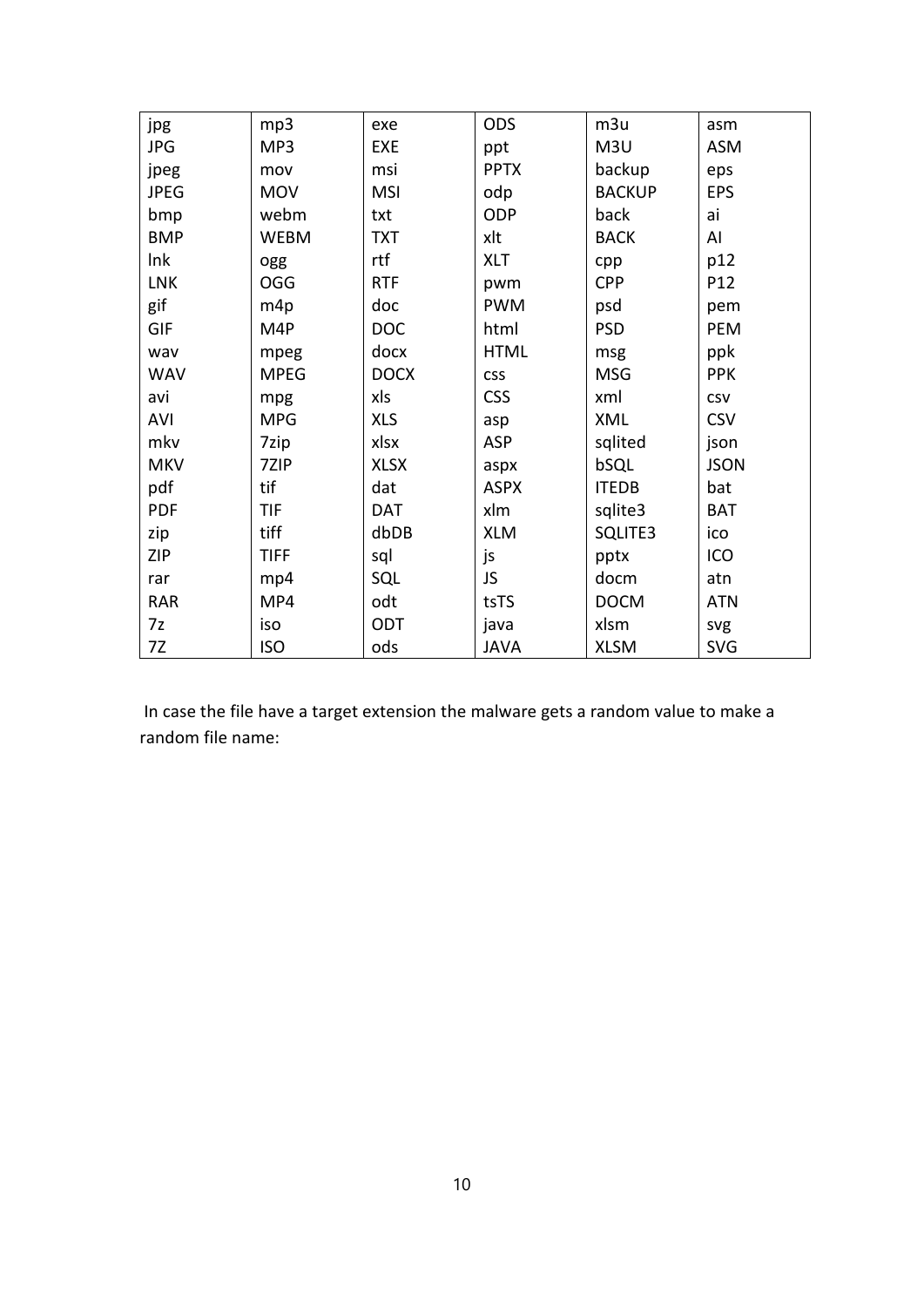| eax. 3                         |
|--------------------------------|
| <b>&lt; Unit2.@RandInt&gt;</b> |
| eax, 1                         |
| short 0044D136                 |
| short 0044D159                 |
| eax                            |
| short 0044D17C                 |
| short 0044D19D                 |
| eax. 1A                        |
| < Unit2.@RandInt>              |
| edx, eax                       |
| edx, 61                        |
| eax, [ebp-4]                   |
| < Unit2.@LStrFromChar>         |
| edx, [ebp-4]                   |
| eax, esi                       |
| <b>&lt; Unit2.@LStrCat&gt;</b> |
| short 0044D19D                 |
| eax, 1A                        |
| < Unit2.@RandInt>              |
| edx. eax                       |
|                                |

Usually the name have 13 characters. After it the malware gets another random value from 0 to 0x3E80 and add to it 0x1F40 to make the new size of garbage that will have the new "crypted" file.

With this size will fill a buffer with random chars, later will apply this buffer in the file.

The next operation is get the file without path and delete it:

```
1eaedx, <mark>[ebp-8</mark>]
mov
         eax, [ebp-4]
call
          <SysUtils.ExtractFilePath>
mov
         eax, [ebp-4]
          <SysUtils.DeleteFile>
call
lea
         eax, [ebp-63C]
         ecx, <mark>[ebp-C]</mark>
mov
mou
         vhe
```
One important thing here is, the malware delete the file but not overwrite with garbare or null all his information, so, the file will remains in the raw hard disk untouched (later, with luck, perhaps can be recovered using some programa as Recuva).

After delete it concat the path with the new file random name, create the file and fill with the buffer with garbage maked before. Finally its close the handle to the new file, and create the ransom note in the same folder with the name "Wo\_sind\_meine\_Datein.html".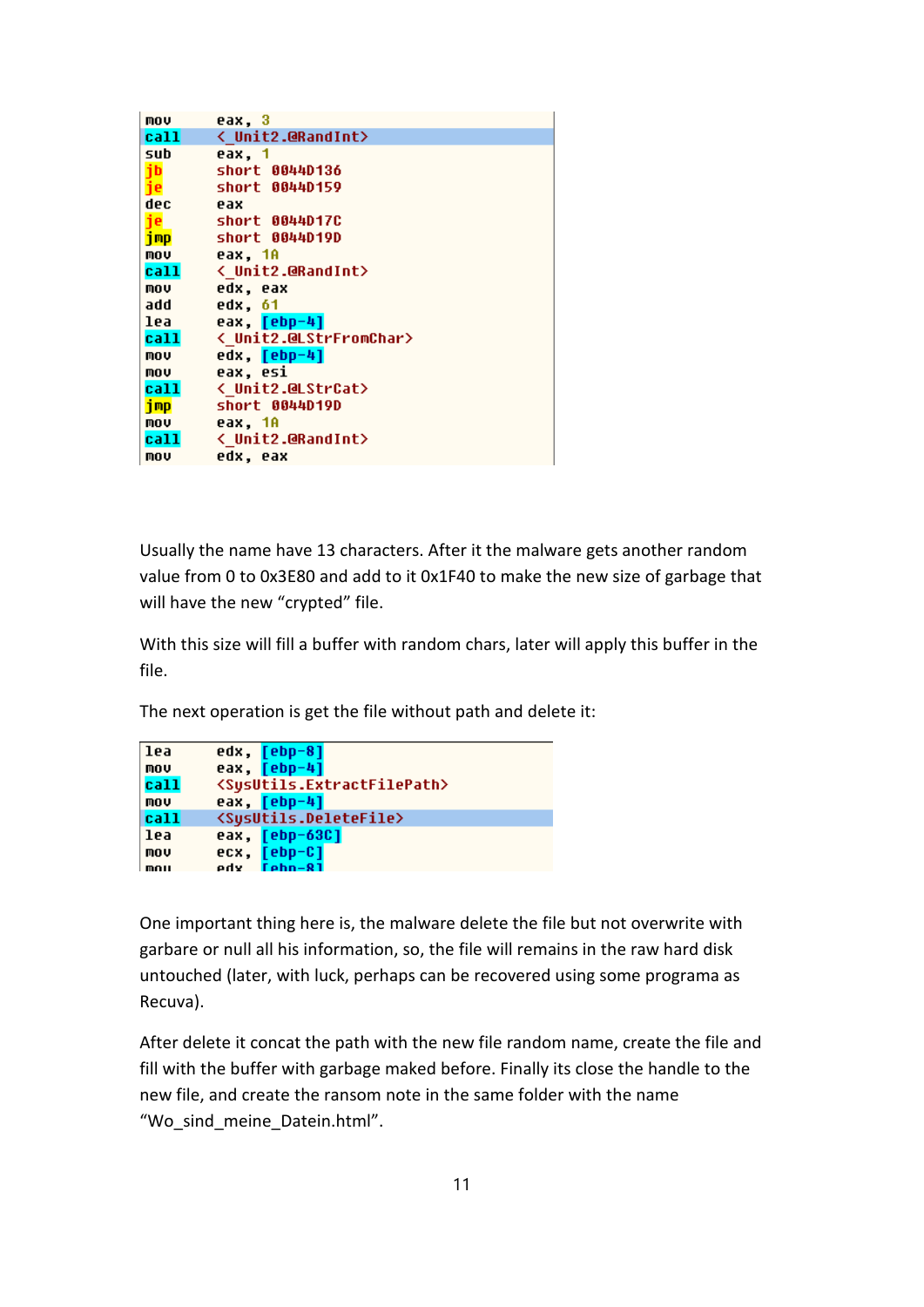| lea<br>eax, [ebp-1E4]                                         |                                                      |
|---------------------------------------------------------------|------------------------------------------------------|
| < Unit2.@Assign><br><b>call</b>                               |                                                      |
| eax, [ebp-1E4]<br>lea                                         |                                                      |
| call<br>< Unit2.@RewritText>                                  |                                                      |
| edx, [ebp-10]<br><b>MOV</b>                                   |                                                      |
| eax. [ebp-1E41<br>lea                                         |                                                      |
| < Unit2.@Write0LString><br>call                               |                                                      |
| < Unit2.@WriteLn><br>call                                     |                                                      |
| eax, [ebp-1E4]<br>lea                                         |                                                      |
| <b>く Unit2.@Close&gt;</b><br>call                             |                                                      |
| xor<br>eax, eax                                               |                                                      |
| edx<br>pop                                                    |                                                      |
| ecx<br>pop                                                    |                                                      |
| ecx<br>pop                                                    |                                                      |
| fs:[eax], edx<br>mov                                          |                                                      |
| short 0044EAC3<br>imp                                         |                                                      |
| < Unit2.@HandleAnyException><br>jmp                           |                                                      |
| < Unit2.@DoneExcept><br>call                                  |                                                      |
| edx, [ebp-8]<br>lea                                           |                                                      |
| eax, [ebp-4]<br>mov                                           |                                                      |
| call<br><susutils.extractfilepath></susutils.extractfilepath> |                                                      |
| eax, [ebp-14]<br>lea                                          |                                                      |
| <b>ecx. 0044EBA4</b><br>mov                                   | ASCII "Wo sind meine Dateien.html"                   |
| edx, [ebp-8]<br>mov                                           |                                                      |
| <b>&lt; Unit2.@LStrCat3&gt;</b><br>call                       |                                                      |
| eax. [ebp-14]<br><b>MOV</b>                                   |                                                      |
| <susutils.deletefile><br/>call</susutils.deletefile>          |                                                      |
| lea<br>eax, [ebp-18]                                          |                                                      |
| edx, 0044F58C<br><b>MOV</b>                                   | ASCII " doctupe html <html><br/><head></head></html> |
| call<br><b>く Unit2.@LStrLAsq&gt;</b>                          |                                                      |

As said before the quality of the code is bad, because this ransom note is created for EACH file that destroy, before delete it, and later make again instead check if the folder have it previously or not with the ransom info.

After finish all process in all units the malware create a mutex with the name "HSDFSD-HFSD-3241-91E7-ASDGSDGHH" and checks if exists looking with GetLastError API. If exists the malware exists and if not the malware create his form (invisible form) and keeps running in the memory.

# II. RECOVER FILES

The malware drops as said before a ransom note in german as this: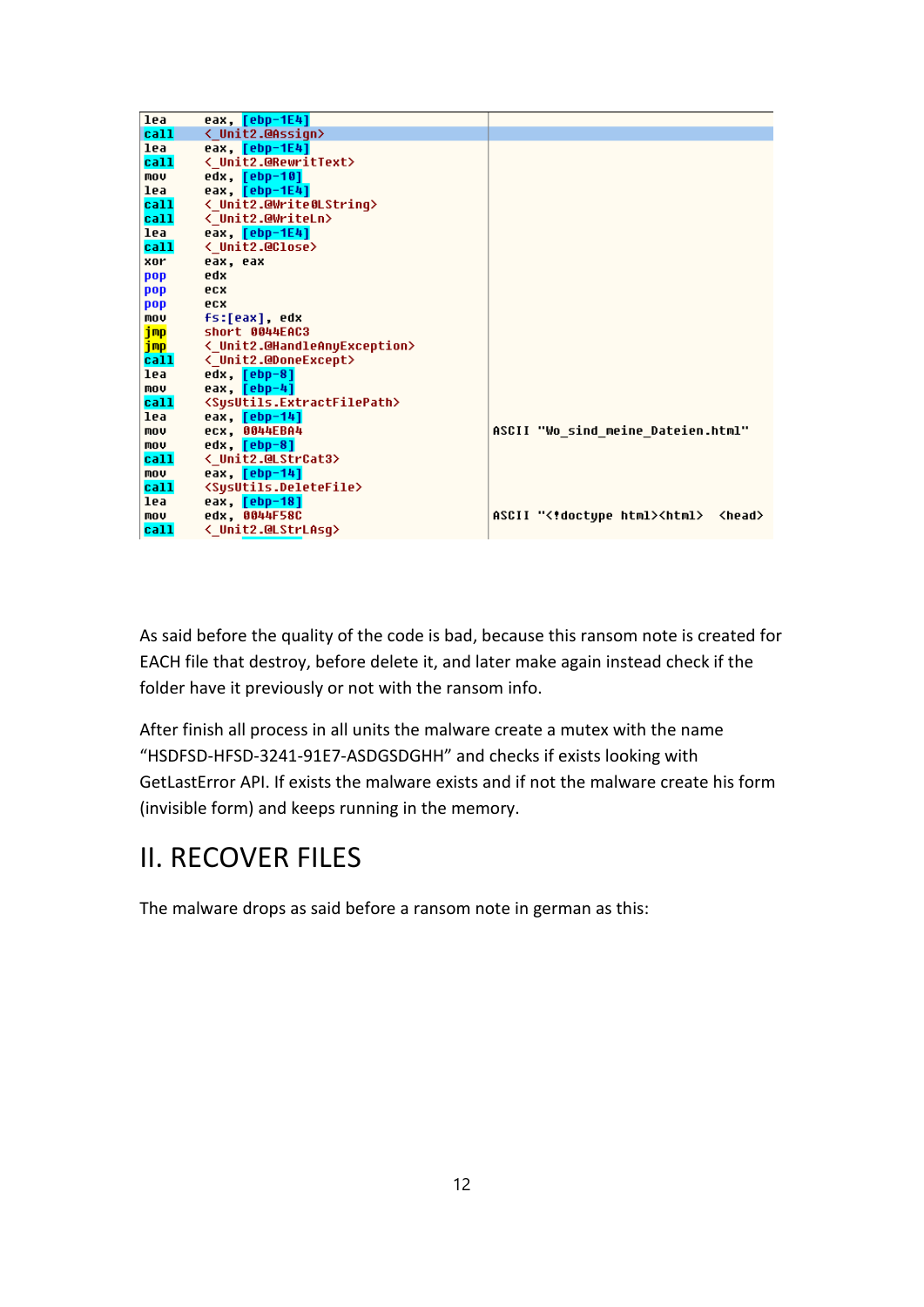### Ihre Dateien wurden verschlüsselt!

Sehr geehrte Damen und Herren,

Wie Sie mit Sicherheit bereits festgestellt haben, wurden alle Ihre Dateien verschlüsselt.

#### Wie erhalte ich Zugriff auf meine Dateien?

Um Ihre Dateien erfolgreich zu entschlüsseln, benötigen Sie unsere Spezielle Software und den dazugehörigen Decrypt-Key.

#### Wo bekomme ich die Software?

Die Entschlüsselungs-Software können Sie bei uns erwerben. Der Preis für die Entschlüsselungs-Software beläuft sich au 0.12 Bitcoin (ca. 600 Euro).

Bitte beachten Sie, dass wir ausschließlich Bitcoin für den Erwerb der Software akzeptieren.

#### Wo bekomme ich Bitcoin?

Bitcoin können Sie Online sowie Offline erwerben, eine Liste empfohlener Anbieter folgt:

- · https://www.bitcoin.de/de/ Online
- https://localbitcoins.com/ Online / Offline
- https://btcdirect.eu/de-at Online
- https://www.virwox.com Online

#### Zahlungsanweisungen

Bitte transferieren Sie exakt 0.12 Bitcoin an folgende Addresse: 1E85uh5RJx9oskN91bMFxa1fffrvRVb5JB

Nach erfolgreichem Zahlungseingang erhalten Sie automatisch die Entschlüsselungs-Software sowie den dazugehörigen Decrypt-Key.

#### **ACHTUNG!**

Sollten wir innerhalb von 7 Tagen keinen Zahlungseingang feststellen, gehen wir davon aus, dass Sie kein Interesse an der Entschlüsselung Ihrer Dateien haben. In diesem Fall löschen wir den Decrypt-Key unwiderruflich und Ihre Dateien sind für immer verloren.

But the malware destroy files, so, a victim CANT recover the files paying (anyways not is a good idea pay to the ransomware makers because, as you can see, they can lie and you cant get the files recovered). In this note they said that uses AES to crypt your files and request you about 0.12 BTC (more or less 600 EUR) for nothing!

But the malware don't destroy any Shadow Volume or Restore Point in the system, so, with luck and using some program that manage Shadows Volumes as Shadow Explorer.

https://www.bleepingcomputer.com/download/shadowexplorer/